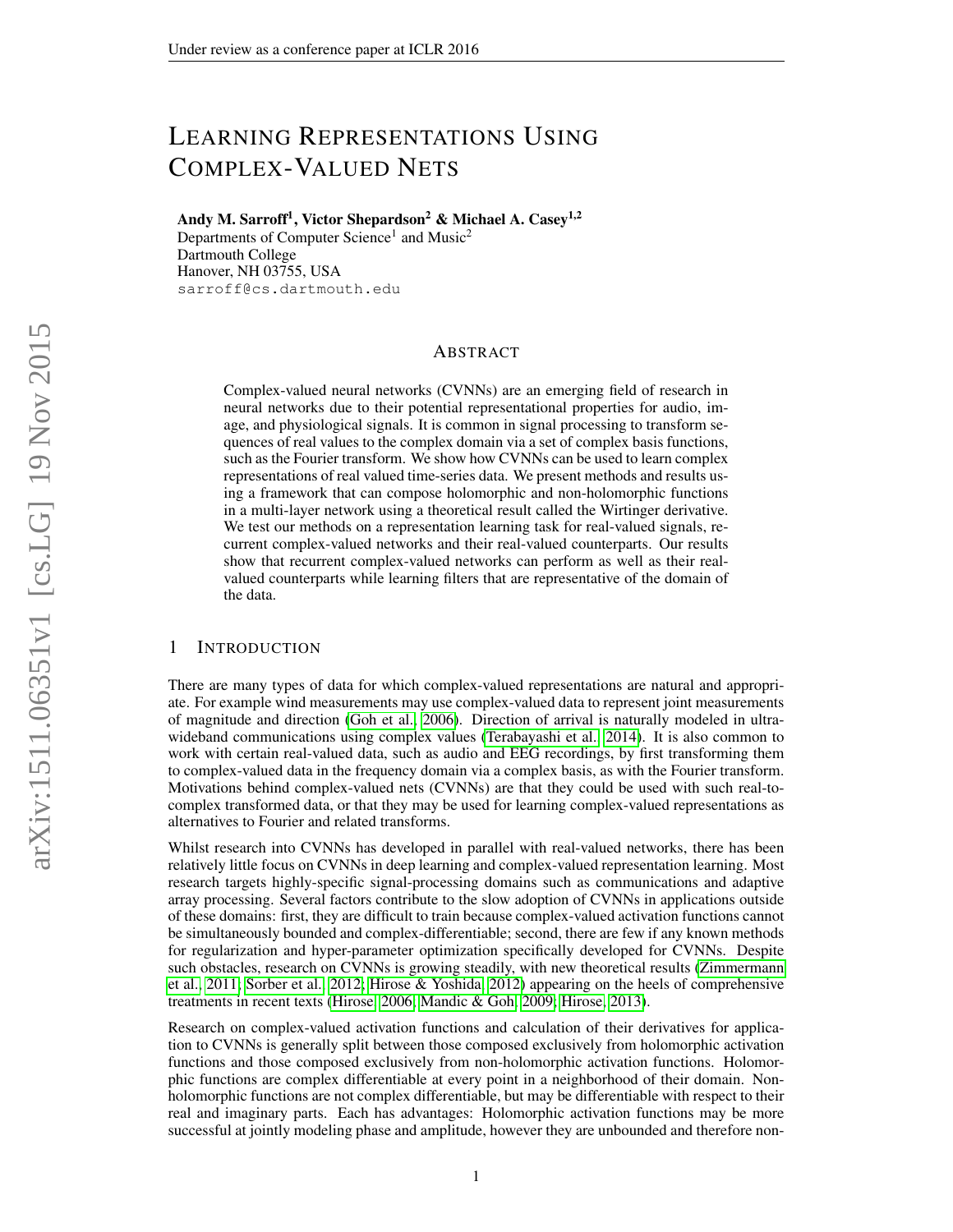holomorphic activation functions may be preferred at times. For example if one were to build a complex-valued Long-Short Term Memory network, the only suitable gating function in the complex domain would necessarily be non-holomorphic.

In this paper, we follow a more general framework [\(Amin et al., 2011;](#page-8-8) [Amin & Murase, 2013\)](#page-8-9) for building CVNNs, both deep and temporal, that allows for activation functions that are composed from combinations of both holomorphic and non-holomorphic functions. We do this by utilizing the mathematical conveniences of the Wirtinger derivative, which simplifies many of the computations that are required for gradient descent for complex-valued functions.

The remainder of this paper is organized as follows. In Section [2](#page-1-0) we cover the background for CVNNs. Section [3](#page-2-0) describes the Wirtinger derivative and how it is applied to back-propagation for gradient descent with complex-valued activation functions. We present experiments that illustrate the utility of the methods in Section [4](#page-4-0) and we provide concluding remarks in Section [5.](#page-7-0)

## <span id="page-1-0"></span>2 BACKGROUND

Complex numbers extend the concept of one-dimensional real numbers to two dimensions by expressing an ordered pair  $(x, y) \in \mathbb{R}$  as a point  $z \in \mathbb{C}$  in the complex plane, where  $z = x + iy$ and  $i = \sqrt{-1}$ . Numbers in the complex domain provide a natural means for jointly expressing magnitude,  $|z|$ , and phase or direction,  $arg(z)$ .

Suppose we wish to learn a function  $f: \mathbb{C}^m \to \mathbb{C}^n$  by optimizing the squared error

<span id="page-1-1"></span>
$$
\mathcal{L}(z) = |z|^2 = z\overline{z} \quad , \tag{1}
$$

where ( $\bar{z}$ ) denotes the complex conjugate operator. Note that  $z\bar{z} = (x + iy)(x - iy) = x^2 + y^2 \in \mathbb{R}$ and therefore the objective function is real-valued even though  $z$  is complex-valued.

Real-valued functions of complex variables are non-holomorphic and therefore their complex derivative is undefined. However if we denote  $\mathcal{L}(z) = u(x, y) + iv(x, y)$  with  $u : \mathbb{R} \to \mathbb{R}$  and  $v : \mathbb{R} \to \mathbb{R}$ and u and v are real-analytic (u and v are differentiable) functions then it is possible to find a stationary point in the objective function. Stated more simply, we may perform gradient descent with a real-valued cost function of complex variables even though the function does not have a complex derivative.

In this paper we apply the Wirtinger derivative [\(Wirtinger, 1927\)](#page-8-10) to compute the gradient [\(Brand](#page-8-11)[wood, 1983\)](#page-8-11). Doing so allows us to perform differentiation on functions that are not complexanalytic but are real-analytic. It also provides a means for easily composing a combination of holomorphic and non-holomorphic functions within the computational graph of a neural network. Finally, by taking advantage of basic properties of the Wirtinger derivative, we perform gradient descent using two Jacobians per computational node.

Due to space limitations the following summary is necessarily brief. A great overview of the core mechanics of complex-valued nets and the Wirtinger derivative is found in [Mandic & Goh](#page-8-6) [\(2009\)](#page-8-6). This and other literature are built on the theory developed in [Brandwood](#page-8-11) [\(1983\)](#page-8-11) and [van den Bos](#page-8-12) [\(1994\)](#page-8-12) for optimization of complex-valued nets using respectively first- and second-order derivatives with Wirtinger calculus. For a deeper discussion of Wirtinger calculus and optimization techniques we refer the reader to [Kreutz-Delgado](#page-8-13) [\(2009\)](#page-8-13); [Li & Adali](#page-8-14) [\(2008\)](#page-8-14). Finally [Amin et al.](#page-8-8) [\(2011\)](#page-8-8); [Amin](#page-8-9) [& Murase](#page-8-9) [\(2013\)](#page-8-9) advocate a framework for composing holomorphic and non-holomorphic functions in complex-valued nets.

#### 2.1 COMPLEX-VALUED AND REAL-VALUED NETS

The components of a complex-valued number can be represented as a bivariate real number, so it is natural to ask why a complex-valued representation may be preferred. A multiplication of values in the real domain yields scaling. A multiplication of complex values yields scaling and rotation. Hence if we wish to model magnitude and phase jointly, it may be more natural to do so by using a complex representation.

There are cases when we may wish to model real-valued processes in the complex domain. For instance one cannot determine the instantaneous frequency or amplitude of a real-valued periodic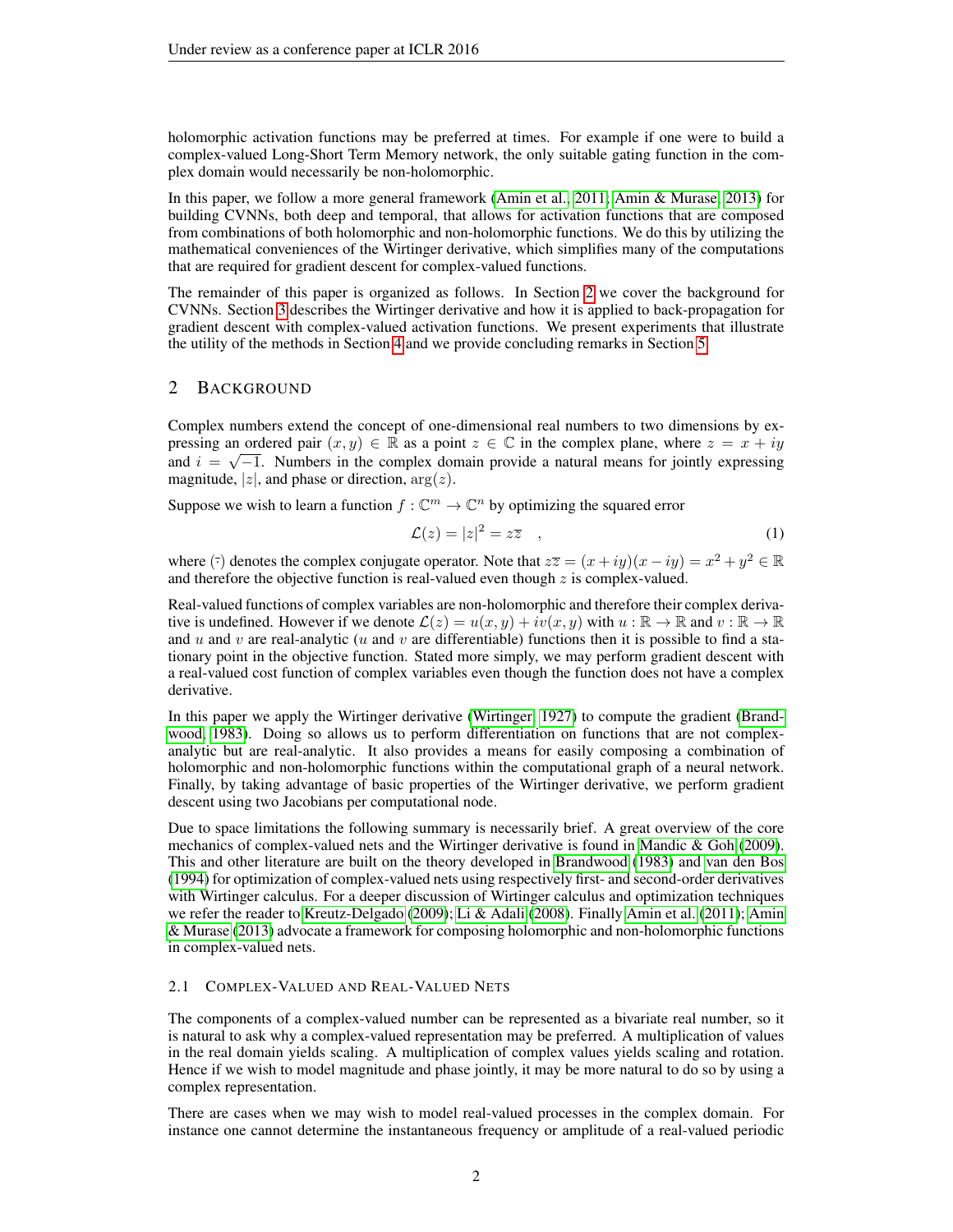<span id="page-2-1"></span>

Figure 1: Fully complex elementary transcendental function (a,b) [\(Kim & Adalı, 2003\)](#page-8-15) and split phase-magnitude (c,d) [\(Georgiou & Koutsougeras, 1992\)](#page-8-16) activation functions. Axes:  $\Re(z), \Im(z), f(z).$ 

waveform from a single sample. Applying the Hilbert transform yields a complex-valued waveform with the same positive frequency components. However we suggest that complex-valued networks may also learn important relationships on instantaneous frequency and amplitude.

#### 2.2 ACTIVATION FUNCTIONS

Activation functions that are bounded and differentiable are generally desirable for training neural networks. (The rectified linear unit is a notable exception for boundedness.) Due to Liouville's theorem, the only entire (holomorphic over the entire complex domain) function that is bounded is a constant. Thus we must choose between boundedness and differentiability for complex nets.

Split-complex activation functions operate on the real and imaginary or phase and magnitude components independently and merge the outputs together. Such functions are not holomorphic. However it is easy to define a bounded split-complex activation function, for example Geourgiou and Koutsougeras' magnitude squashing activation function [\(Georgiou & Koutsougeras, 1992\)](#page-8-16). It is suggested by [Mandic & Goh](#page-8-6) [\(2009\)](#page-8-6) that the split phase-magnitude and real-imaginary approaches are appropriate when we can assume rotational or cartesian symmetry of the data, respectively.

Alternatively we may choose to use fully complex activation functions that are bounded almost everywhere. Certain elementary transcendental functions have been identified which provide squashing-type nonlinear discrimination with well defined first-order derivatives (Kim  $\&$  Adalı, [2003\)](#page-8-15). These functions have singularities, but with proper treatment of weights or using other regularization mechanisms singularities may be avoided. Figure [1](#page-2-1) shows magnitude and phase surface plots for a complex tanh activation function and Geourgiou and Koutsougeras' activation function. The tanh activation has regularly spaced singularities along the imaginary axis beyond the limits of the plots.

## <span id="page-2-0"></span>3 WIRTINGER FRAMEWORK FOR GRADIENT DESCENT

This section outlines the routine for optimizing an arbitrary complex-valued neural network using the Wirtinger derivative and gradient descent. The network has a real-valued objective function of complex variables. It may have any combination of holomorphic and non-holomorphic activation functions. Wirtinger calculus (also known as CR Calculus in some texts) facilitates defining a computational graph that can be modularized as in many popular deep learning libraries, thereby allowing the construction of deep or temporal networks having many layers.

In the following subsection, the core concepts of Wirtinger calculus are reviewed. The following subsection describes the framework for building a computational graph and performing gradient descent.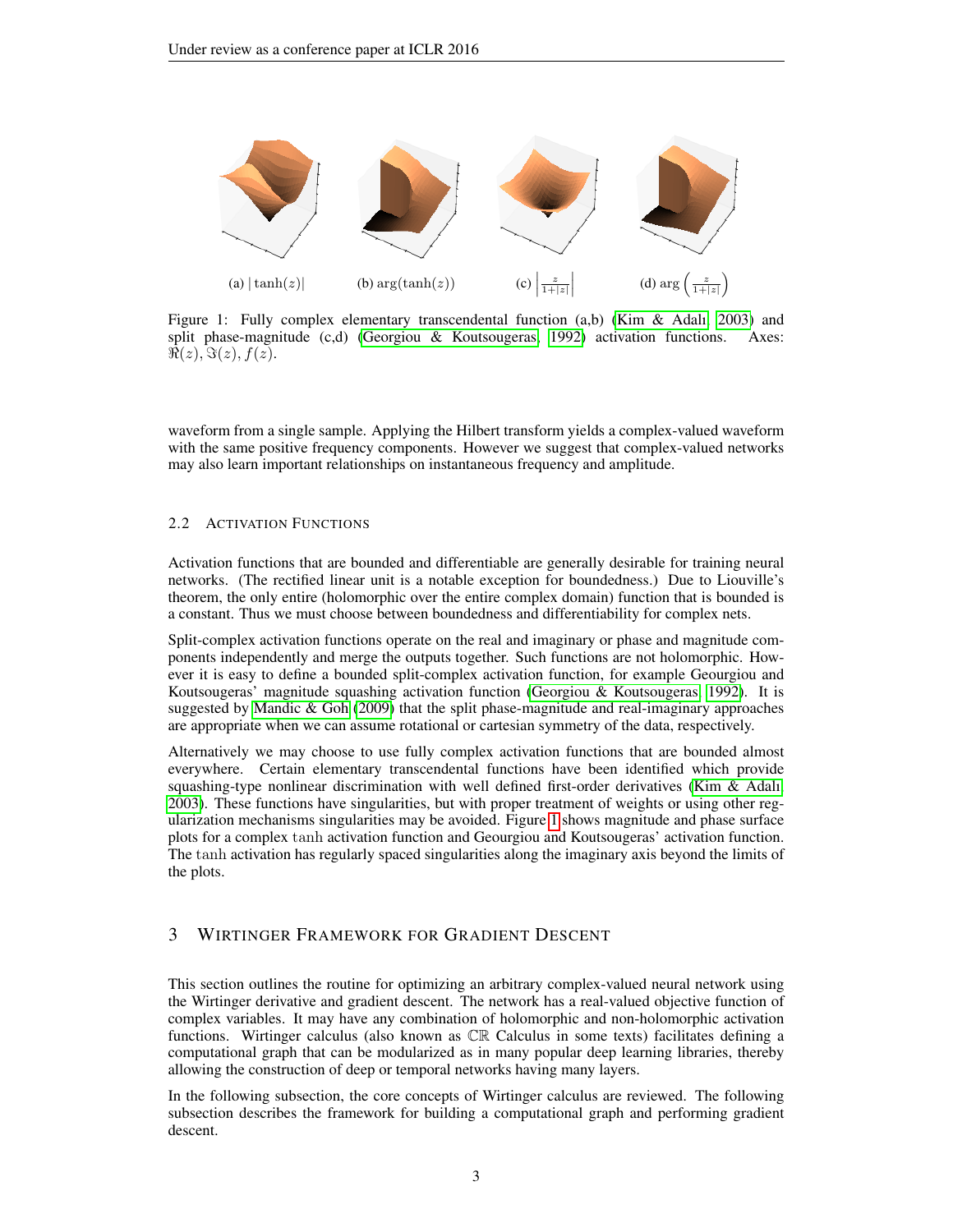#### 3.1 WIRTINGER DERIVATIVES

Define  $z \in \mathbb{C}$  and  $x, y \in \mathbb{R}$  with  $f(z) = g(x, y) = u(x, y) + iv(x, y)$ . We extend the definition of  $f$  to include the complex conjugate of its input variable so that

$$
f(z) = f(z, \overline{z}) = g(x, y) = u(x, y) + iv(x, y)
$$
  
\n
$$
z = x + iy
$$
  
\n
$$
\overline{z} = x - iy
$$
\n(2)

Using this definition, the R-derivative and  $\overline{\mathbb{R}}$ -derivative of f are defined as:

$$
\frac{\partial f}{\partial z}\Big|_{\overline{z} \text{ is constant}} \quad \text{and} \quad \frac{\partial f}{\partial \overline{z}}\Big|_{z \text{ is constant}} \tag{3}
$$

We note that the R-derivative and  $\overline{\mathbb{R}}$ -derivative are formalisms, as z cannot be independent of  $\overline{z}$ . However we treat one as constant when computing the derivative of other, applying the normal rules of calculus. Using these definitions, [Brandwood](#page-8-11) [\(1983\)](#page-8-11) shows that

$$
\frac{\partial f}{\partial z} = \frac{1}{2} \left( \frac{\partial f}{\partial x} - i \frac{\partial f}{\partial y} \right) \quad \text{and} \quad \frac{\partial f}{\partial \overline{z}} = \frac{1}{2} \left( \frac{\partial f}{\partial x} + i \frac{\partial f}{\partial y} \right) \tag{4}
$$

We note that the  $\overline{\mathbb{R}}$ -derivative is equal to zero for any holomorphic function. Recall the Cauchy-Riemann equations which state that for the complex derivative of  $f(z) = g(x, y) = u(x, y) +$  $iv(x, y)$  to exist, the following identities must hold:

$$
\frac{\partial u}{\partial x} = \frac{\partial v}{\partial y} \quad \text{and} \quad \frac{\partial v}{\partial x} = -\frac{\partial u}{\partial y} \tag{5}
$$

If we expand the right had side of the  $\overline{\mathbb{R}}$ -derivative and substitute the Cauchy-Riemann equations the  $\mathbb{R}$ -derivative vanishes. Thus an equivalent (and intuitive) statement about a holomorphic function is that it does not depend on the conjugate of its input. As an example, consider the loss function in Eq. [\(1\)](#page-1-1). It is real-valued and therefore non-holomorphic and it clearly depends on the conjugate of its input variable, having  $\mathbb{R}$ - and  $\overline{\mathbb{R}}$ -derivatives of  $\overline{z}$  and  $z$ , respectively.

It is further shown by Brandwood that if  $f : \mathbb{C} \to \mathbb{R}$  is a real-valued function, either  $\frac{\partial f}{\partial z} = 0$  or  $\frac{\partial f}{\partial \overline{z}}$  = 0 is a necessary and sufficient condition for f to have a stationary point. By extension if  $\widetilde{f}: \mathbb{C}^N \to \mathbb{R}$  is a real-valued function of a complex vector  $\boldsymbol{z} = (z_1, z_2, \dots, z_N)^T$  and we define the cogradient and conjugate cogradient

$$
\nabla_{\mathbf{z}} = (\partial/\partial z_1, \partial/\partial z_2, \dots, \partial z_N)^T
$$
 (6)

$$
\nabla_{\overline{z}} = (\partial/\partial \overline{z}_1, \partial/\partial \overline{z}_2, \dots, \partial \overline{z}_N)^T
$$
\n(7)

then  $\nabla_z f = 0$  or  $\nabla_{\overline{z}} f = 0$  are necessary and sufficient to determine a stationary point. Finally, Brandwood uses Schwarz's inequality to show that the maximum rate of change of  $f$  is in the direction of the conjugate cogradient  $\nabla_{\overline{z}} f$ . Using these definitions, we can perform gradient descent with the conjugate cogradient operator.

#### 3.2 THE COMPUTATIONAL GRAPH

We wish to perform gradient descent on a computational graph having a real-valued cost function and an arbitrary composition of holomorphic and non-holomorphic functions. Performing backpropagation on such a graph can be unwieldy if we choose to repeatedly switch between complex and real-valued representations of the graph. If we remain in the complex domain for all computations and use Wirtinger calculus, it is easier to build a modular framework that is useful for deep networks.

Consider a complex-valued function,

$$
\boldsymbol{F}(\boldsymbol{z},\overline{\boldsymbol{z}}) = [f_1(\boldsymbol{z},\overline{\boldsymbol{z}}), f_2(\boldsymbol{z},\overline{\boldsymbol{z}}), \dots, f_M(\boldsymbol{z},\overline{\boldsymbol{z}})]^T \quad \text{with} \tag{8}
$$

$$
\boldsymbol{z} = [z_1, z_2, \dots, z_N]^T \quad \text{and} \tag{9}
$$

$$
\overline{\mathbf{z}} = [\overline{z}_1, \overline{z}_2, \dots, \overline{z}_N]^T \quad . \tag{10}
$$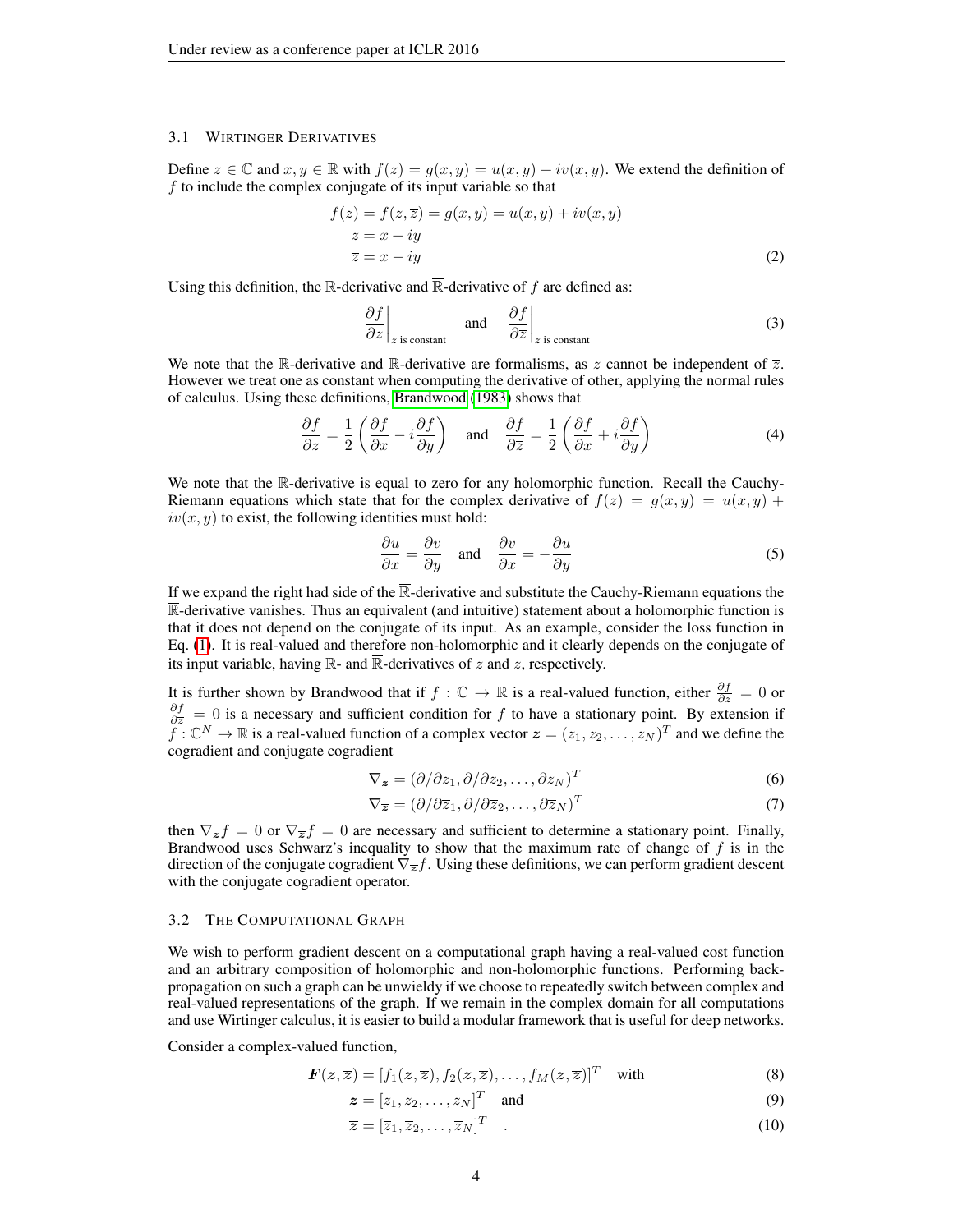<span id="page-4-1"></span>

Figure 2: Computational dependency graph for a composition of functions  $(F \circ G \circ H)(z, \overline{z})$  with F real and  $H$  holomorphic. Top: naive computation requires keeping track of up to four dependencies per function. Bottom: using properties of the complex derivative we need only keep track of two dependencies per function.

We define the Jacobian matrices,

$$
\mathbf{J}_F \triangleq \frac{\partial F(z,\overline{z})}{\partial z} \tag{11}
$$

$$
\mathbf{J}_F^c \triangleq \frac{\partial \boldsymbol{F}(z,\overline{z})}{\partial \overline{z}}
$$
 (12)

A deep neural network is constructed from a composition of several non-scalar functions. Suppose we have a composition of functions  $(F \circ G \circ H)(z, \overline{z})$ , with F being a real-valued (non-holomorphic cost function), G being a non-holomorphic complex-valued function, and  $H$  being a holomorphic function. We would like to compute the gradient of F with respect to  $\overline{z}$ . Figure [2](#page-4-1) shows the dependency graph for back-propagating the gradient. The top part of the figure shows the Jacobian matrices for each stage of back-propagation. The naive method requires keeping track of four dependencies for every function in the graph.

We need keep track of only two partial derivatives for each function, as shown in the bottom part of Figure [2](#page-4-1) [\(Amin et al., 2011;](#page-8-8) [Li & Adali, 2008\)](#page-8-14). Keeping in mind that  $F$  is a real-valued function of complex variables and that H is holomorphic s.t.  $\frac{\partial H}{\partial \overline{z}} = 0$ , we apply the chain rule to the Jacobian matrices:

$$
\mathbf{J}_{\mathbf{F}\circ\mathbf{G}}^{c} = \mathbf{J}_{\mathbf{F}}\mathbf{J}_{\mathbf{G}}^{c} + \mathbf{J}_{\mathbf{F}}^{c}\overline{\mathbf{J}_{\mathbf{G}}}
$$
  
= 2\Re(\mathbf{J}\_{\mathbf{F}}) (\mathbf{J}\_{\mathbf{G}}^{c} + \overline{\mathbf{J}\_{\mathbf{G}}}) (13)

$$
\mathbf{J}_{F\circ G\circ H}^c = \mathbf{J}_{F\circ G}^c \overline{\mathbf{J}_H} \tag{14}
$$

More generally, given arbitrary functions  $\bf{F}$  and  $\bf{G}$  in the computational graph, we compose their Jacobians in the following way [\(Kreutz-Delgado, 2009\)](#page-8-13):

$$
\begin{aligned} \mathbf{J}_{\boldsymbol{F}\circ\boldsymbol{G}} &= \mathbf{J}_{\boldsymbol{F}}\mathbf{J}_{\boldsymbol{G}} + \mathbf{J}_{\boldsymbol{F}}^c\overline{\mathbf{J}_{\boldsymbol{G}}^c}\\ \mathbf{J}_{\boldsymbol{F}\circ\boldsymbol{G}}^c &= \mathbf{J}_{\boldsymbol{F}}\mathbf{J}_{\boldsymbol{G}}^c + \mathbf{J}_{\boldsymbol{F}}^c\overline{\mathbf{J}_{\boldsymbol{G}}} \end{aligned}
$$

#### <span id="page-4-0"></span>4 EXPERIMENTS

The Discrete Fourier Transform of N regularly-sampled points on a waveform yields complex coefficients of N orthogonal complex sinusoids. However the Fourier representation may not be the best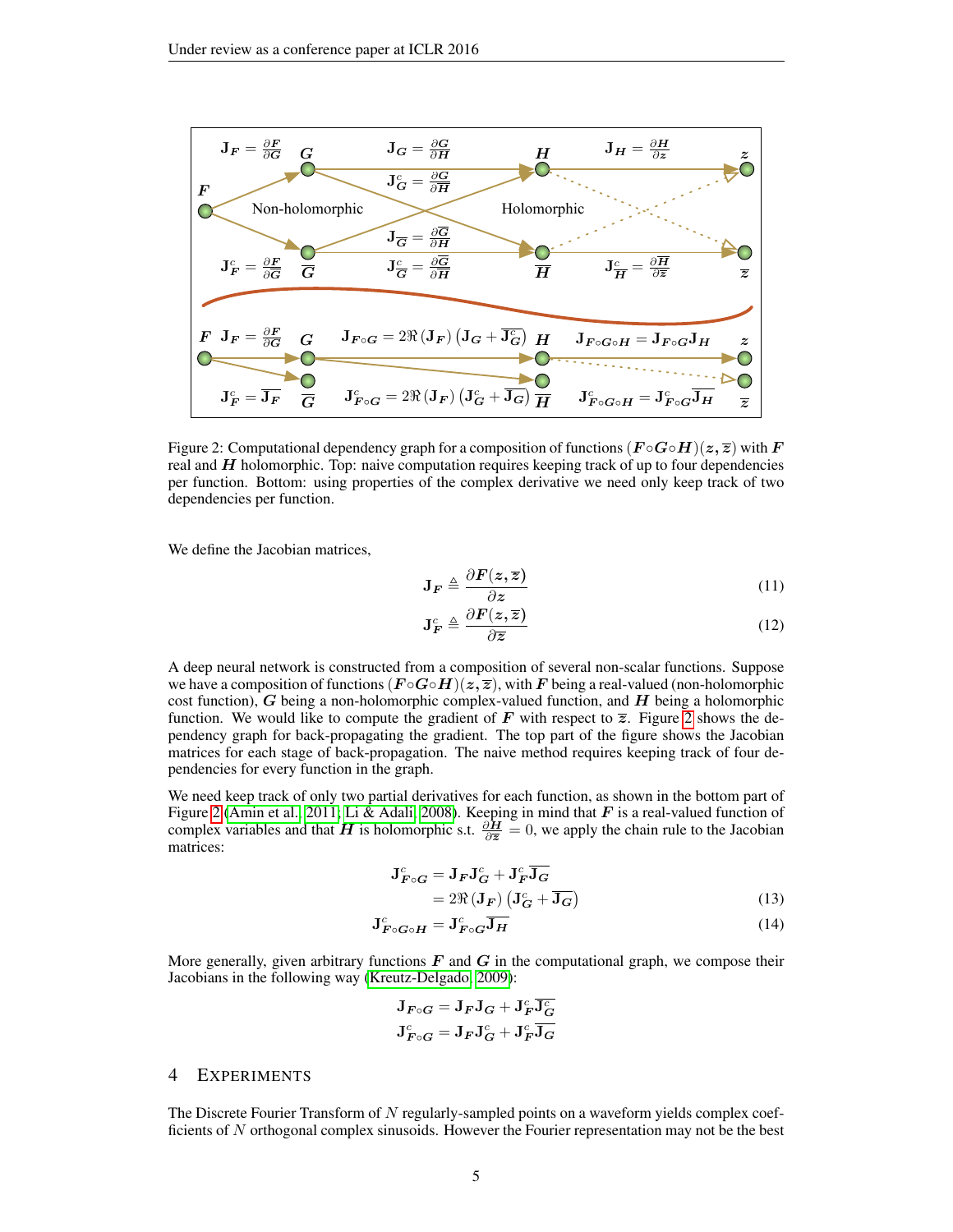transform for a given learning task. Deep networks are regularly trained to learn data representations that are more suitable than hand-picked features. In this experiment, we generate real and complexvalued waveforms having wide-band spectral components at multiple phases and magnitudes. We train recurrent complex- and real-valued models to predict the N-th frame of a waveform given the first  $N - 1$  frames. In the following subsections we detail the data, models, and results.

## 4.1 DATA

We generated four synthetic datasets having wide-band frequency spectra with random phases: Sawtooth-Like, Sawtooth-Like (Analytic), Inharmonic, and Inharmonic (Analytic). Each dataset had unique training, validation, and testing partitions. The training sets consisted of 10,000 observations split into 10 batches. The validation and test sets each had 1 batch of 1,000 observations.

Datasets were generated as described below. Each observation (waveform) has 1024 samples with a Nyquist frequency denoted Ω. The waveform was split into four non-overlapping rectangularwindowed frames of 256 samples. The first three frames were used as input to the model and the remaining frame is reserved as ground truth for inference.

## 4.1.1 SAWTOOTH-LIKE

Each waveform has a fundamental frequency drawn uniformly from the range  $[0, \Omega)$  There are harmonics  $n = (2, \ldots, N)$  above the fundamental frequency, with all harmonic frequencies being less than  $\Omega$  and each harmonic having an amplitude of  $1/n$ . All sinusoidal components have a random phase drawn from a uniform distribution  $[0, 1)$ . Each real-valued waveform is made complex by adding a zero-valued imaginary component.

We refer to these waveforms as "Sawtooth-Like" because they have the same spectral components of a a band-limited sawtooth waveform. However since the phases of the spectral components are scrambled, the time-amplitude waveforms do not look like sawtooth waveforms. Each frame of an observation has a number of waveform periods in the range of  $[0, 128]$ . The expected number of periods per frame is 64.

## 4.1.2 SAWTOOTH-LIKE (ANALYTIC)

Waveforms were generated as above, but with the following modification. For each frequency component with frequency  $\omega$  and phase  $\phi$ , a sinusoidal component is added to the imaginary axes having frequency  $\omega$  and phase  $\phi - \pi/2$ . An analytic signal encodes instantaneous magnitude and phase. In cases where a real-valued network was trained with this dataset, the real and imaginary parts of the data were split and hence there were twice the number of inputs and outputs as other experiments.

## 4.2 INHARMONIC

Inharmonic waveforms were generated with five spectral components, each having a frequency drawn from a uniform distribution in the range  $[0, \Omega)$ , a phase drawn from a uniform distribution in the range  $[0, 1)$ , and an amplitude of  $1/5$ . Hence the phases of the individual components are random but not drawn from the full available range of  $[0, 2\pi)$ . These waveforms are unlikely to exhibit periodicity.

## 4.3 INHARMONIC (ANALYTIC)

Analytic waveforms were generated as above using the same methodology as for the Sawtooth-Like (Analytic) dataset.

## 4.4 MODELS

We trained real- and complex-valued neural networks having one hidden recurrent layer of size 256. The input and output layers had 256 units each, with the exception of real-valued networks trained on the analytic datasets; these had 512 inputs and outputs. All models had weights and biases. Hence models had either 197,376 or 328,704 trainable parameters. Models were trained with a tanh activation function on the hidden layer and linear activation on the output layer.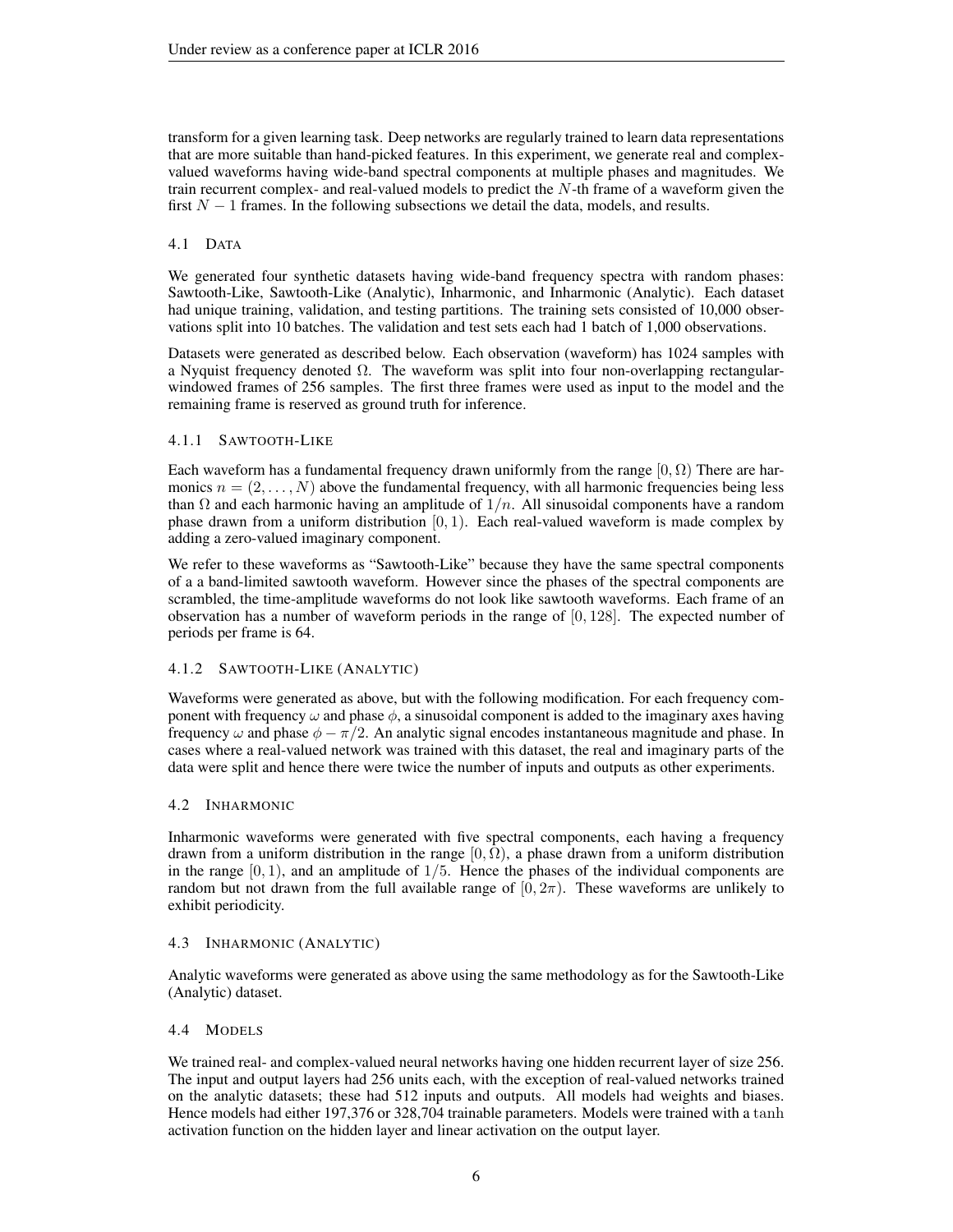<span id="page-6-0"></span>

| Dataset                           | Complex Real |        |
|-----------------------------------|--------------|--------|
| Sawtooth-Like                     | 0.1179       | 0.1060 |
| Sawtooth-Like (Analytic)   0.3497 |              | 0.1937 |

Inharmonic 0.1664 0.1376 Inharmonic (Analytic)  $\begin{array}{|l} 0.2011 & 0.1999 \end{array}$ 

#### Table 1: Test Error

#### 4.5 TRAINING

Training was performed for exactly 1000 epochs using mini-batch stochastic gradient descent with a momentum of 0.9 and the mean squared cost function. We employed a learning rate with power scheduling decay [\(Senior et al., 2013\)](#page-8-17).

We and other authors have found that complex-valued networks are extremely sensitive to initial conditions and learning rates [\(Zimmermann et al., 2011\)](#page-8-2). In order to facilitate finding a good setting of hyperparameters, we performed hyperparameter optimization using Spearmint [\(Snoek et al.,](#page-8-18) [2012\)](#page-8-18) for the following parameters: initial weight scaling, learning rate, and learning rate decay half life. For each dataset, 100 real- and complex-valued models were trained with unique hyperparameter settings and initial weights. The final model was chosen using the best performance on the validation set.

## 4.6 RESULTS

## 4.6.1 OVERALL COMPARISON

Each dataset was trained, validated, and tested on a complex- and real-valued network. We had hoped that complex-valued networks would outperform real-valued nets. In most cases, the final error between complex and real nets was comparable. However in all experiments, the real-valued networks had a lower final test error. Table [1](#page-6-0) shows that both real and complex valued networks perform best on the Sawtooth-Like dataset. We were not surprised by this result. Considering that this dataset consists of only harmonically related spectral components, we presume that this dataset is easier to learn than the Inharmonic datasets.

We were surprised that both real and complex-valued networks had difficulty learning the Analytic datasets. These datasets encode instantaneous frequency and phase, and we therefore expected that they would work well with the complex valued network. It is possible that the fully complex tanh activation function is inappropriate for this dataset since instantaneous frequency does not change between inputs and outputs. In future work we will examine the performance of other activation functions on this dataset.

## 4.6.2 OPTIMIZATION

The left pane of Figure [3](#page-7-1) shows the sorted error across hyperparameter settings employed with the Sawtooth-Like dataset. We find it notable that most settings perform relatively poorly. There were only a few settings for both types of networks that achieved optimal performance. This figure underscores how sensitivities both types of networks are to hyperparameter settings.

The right pane shows the validation error across epochs for the Sawtooth-Like dataset. Note the discontinuity in the error curve for the complex-valued net. The complex valued nets are quite difficult to train and can easily approach regions of instability. We believe this is due to the singularities of the tanh function.

## 4.6.3 FILTERS

We examined the input-to-hidden weights of the models. We found that despite the worse performance of complex-valued networks, they learned filters that are easily relatable to the datasets. Figure [4](#page-7-2) shows the magnitude frequency responses of the first three input-to-hidden weights for the Sawtooth-Like (Analytic) (left) and Inharmonic (right) datasets. Observe that the frequency re-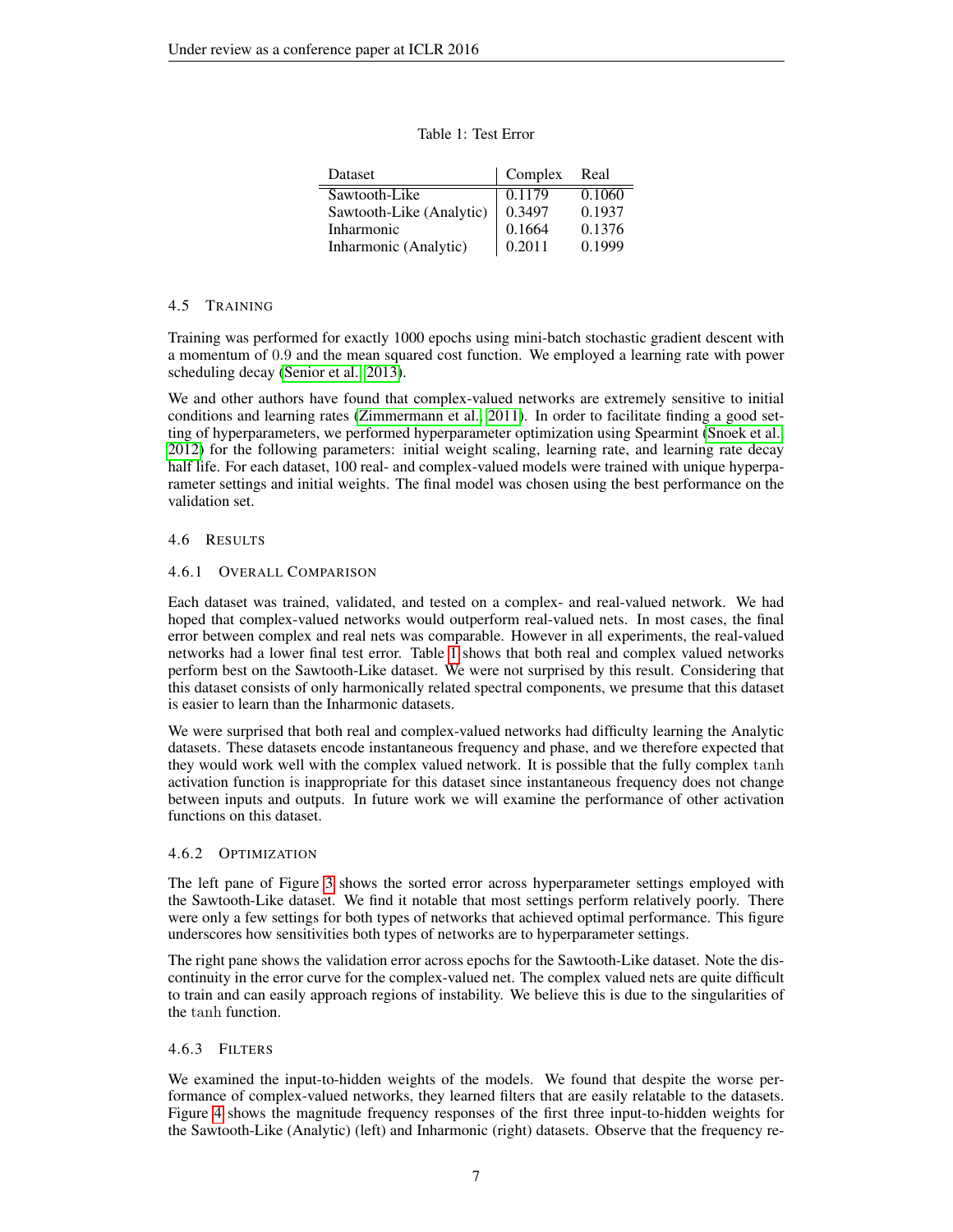<span id="page-7-1"></span>

Figure 3: Left: Sorted validation error for hyperparameter optimization. Right: Validation error for best-performing hyperparameter setting. Both figures associated with Sawtooth-Like dataset.

<span id="page-7-2"></span>

Figure 4: Magnitude frequency response of first three filters for complex (top) and real (bottom) valued nets. The x axis shows frequency index and the y axis shows magnitude.

sponse of the complex model for the Sawtooth-Like dataset exhibits harmonically spaced peaks in the spectrum. The filters from the real-valued network are much noisier and it is difficult to discern any harmonic spacing. The filters of the complex model trained on the Inharmonic dataset also show high selectivity for a few spectral peaks, whereas, the filters learned by the real-valued model show selectivity but to a more limited degree.

## <span id="page-7-0"></span>5 CONCLUSIONS

Despite potentially widespread applicability to machine learning tasks, the deep learning and representational learning communities have not fully embraced complex-valued nets. We argue that the mathematical conveniences of Wirtinger calculus offer a means for building a modular library for training complex-valued nets. Towards this end, we composed several synthetic datasets and compared the performance of complex- and real-valued nets. We found that complex-valued nets performed about as well as, but not better than, real-valued counterparts. We highlighted the fact that training complex-valued nets brings different challenges, including difficulties of boundedness and singularities in the activation functions. Finally we showed that despite poorer performance, complex-valued nets learn filter representations that are adapted to the domain of the data.

It is obvious that there are many challenges to successfully training complex-valued nets. We must find good methods for avoiding the singularities in holomorphic cost functions. There is no complex equivalent to the rectified linear unit. The models are extremely sensitive to initial conditions of the weights and to the learning rate. We will continue to explore these topics in future work. Our exper-iments were conducted on GPUs using a modified branch of the Chainer deep learning framework.<sup>[1](#page-7-3)</sup>. As we continue to investigate complex-valued networks, we intend to develop our framework further and release it to the community.

<span id="page-7-3"></span><sup>1</sup> <http://docs.chainer.org/en/stable/index.html>